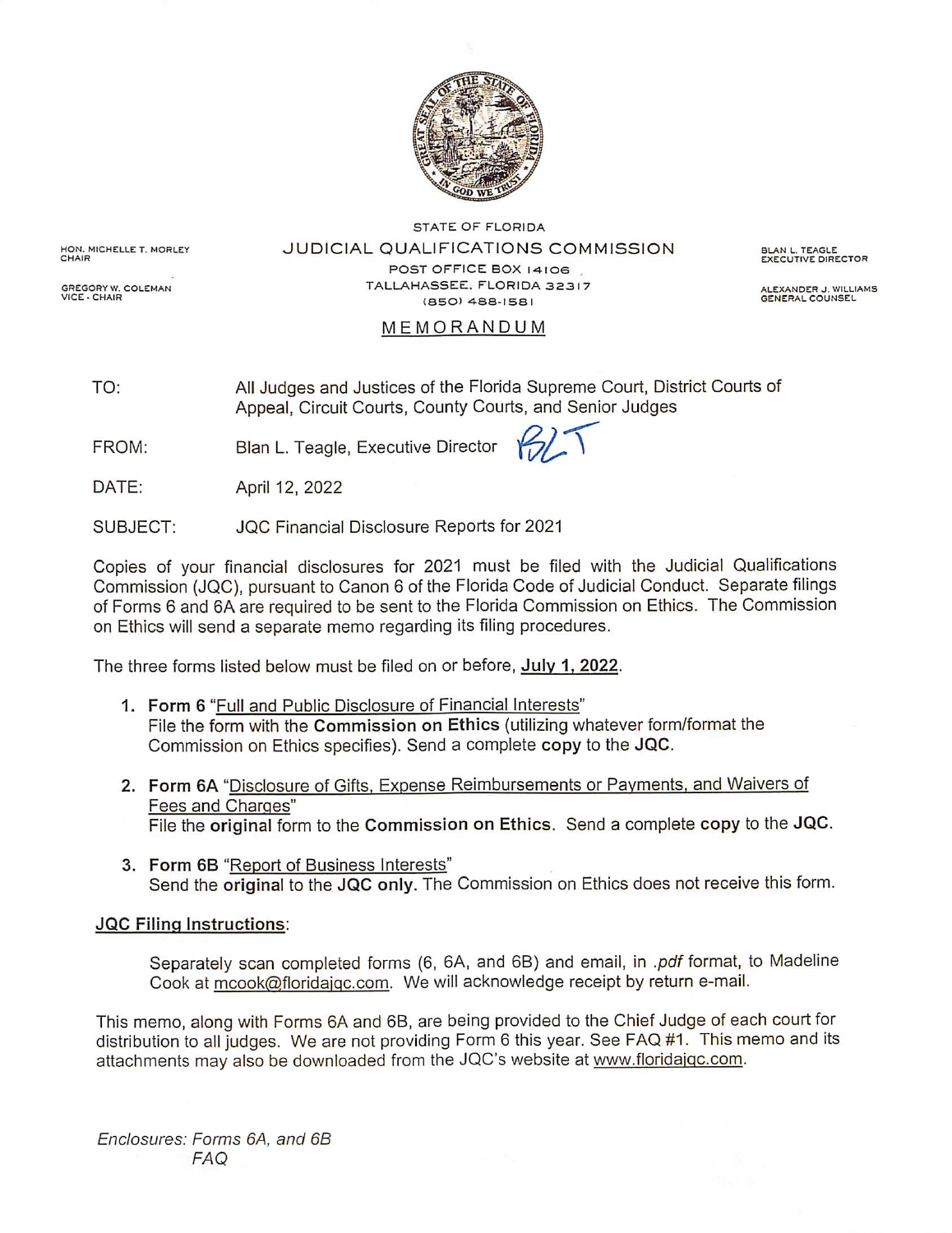## **JQC Financial Disclosures Frequently Asked Questions (FAQ)**

### 1. What about electronic filing for Form 6?

As of the date of this memo, Form 6 must be filed electronically with the Commission on Ethics- but that could change in the near future. Read on:

The electronic filing system was launched by the Commission on Ethics in January of 2022. However, since that time, the Legislature passed HB 5003. Once signed into law, it will push the mandatory electronic filing of Form 6 to 2023 and require paper forms for the remainder of 2022.

Any Form 6 disclosures submitted electronically, prior to the bill being signed into law, will be deemed as fulfilling the 2021 financial disclosure requirement.

Immediately upon the Governor signing HB 5003, the Commission will publish paper versions of 2021 Form 6 on its website and the e-filing system will no longer be accessible to Form 6 filers. Any unsubmitted drafts in the system will no longer be accessible.

Questions about electronic filing? Call the Commission on Ethics or check their website for the latest news, at: (850) 488-7864 or http://www.ethics.state.fl.us/.

Bottom Line: The changes around filing Form 6 do not alter a judge's obligation to provide a copy of the completed Form 6 to the JQC.

#### Form 6 (paper filing)

If you are filing a paper copy, scan and email a copy of the completed form to JQC, before you mail it to Commission on Ethics.

#### Form 6 (electronic filing)

If you are filing Form 6 electronically with the Commission on Ethics, simply print, scan, and email a copy of the completed form to JQC.

### 2. Are scanned submissions considered "original" documents?

Yes. For Financial Disclosures, the JQC considers a digital submission as an original. Once your emailed filings have been received and acknowledged by JQC, you do not need to mail any hardcopies to JQC.

## 3. Do I have to file a Form 6A or 6B if I have not received any gifts, reimbursements, or do not hold any business interests?

Yes. All Judges must file all three forms, indicating "none" or "N/A" where appropriate.

#### 4. Are Senior Judges required to file these disclosures?

Yes. Like active judges, Senior Judges who are eligible for recall are required to make these disclosures to both the JQC and the Commission on Ethics, regardless of whether they served during the reporting year.

## 5. What if I retired during, or at the the end of the reporting period (calendar year) and I am not seeking Senior Judge status?

You will need to make the appropriate disclosures if you were a judge during any part of the reporting period.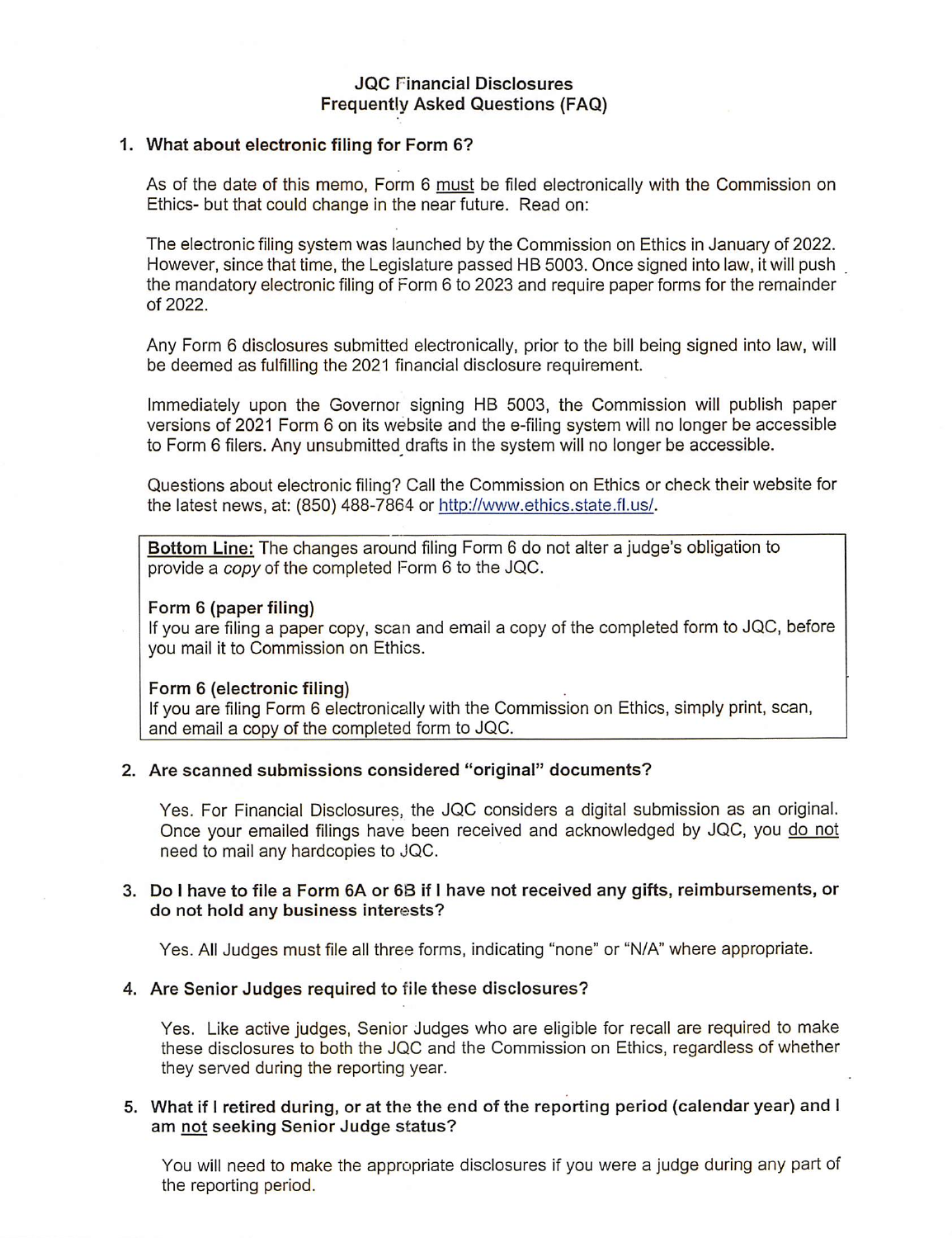### 6. What if I cannot email the forms to JQC?

If you have a hardship, or are unable to use email, you may send your disclosures by US Mail to:

**Judicial Qualifications Commission** Attn: Madeline Cook P.O. Box 14106 Tallahassee, Florida 32317.

Please note: UPS and FedEx will not deliver to a P.O. Box.

### 7. What if I have specific questions about what I need to disclose?

The JQC and its staff cannot give advice on what to disclose, however there are several places where you can find additional information:

- Canons 5 & 6 of Florida Code of Judicial Conduct:

 $\widetilde{\mathbf{a}}$ 

Ÿ.

 $\ddot{\phantom{0}}$ 

- Supreme Court Opinion SC18-648 (addressing reimbursements from State of Florida);
- JEAC Opinion 2018-07 (relating to gift and reimbursement disclosures on Form 6A);
- Questions for JEAC: jeac@flcourts.org
- The Florida Commission on Ethics: (850) 488-7864 or ethics.state.fl.us (as to Form 6)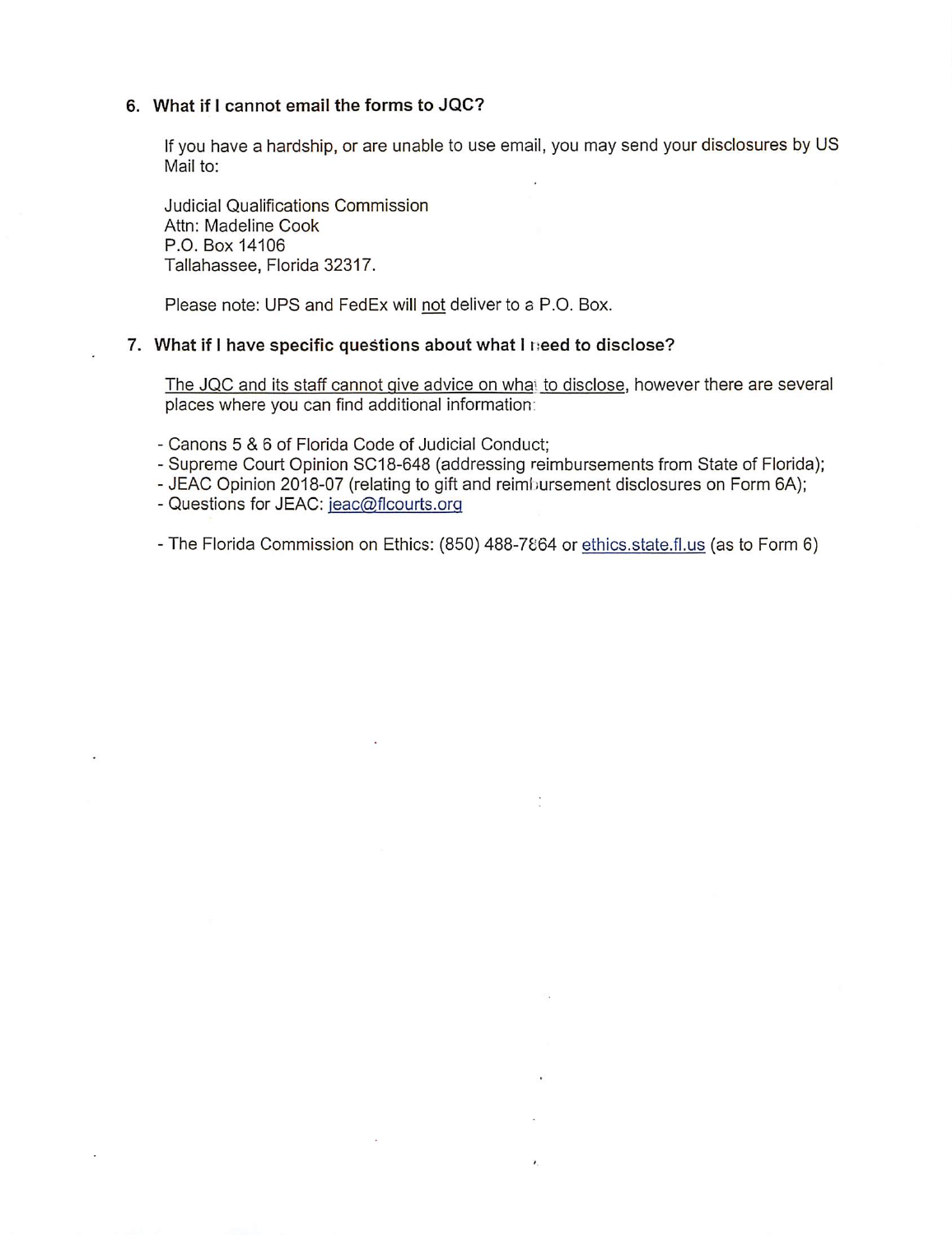# **Form 6A. Disclosure of Gifts, Expense Reimbursements or Payments, and Waivers of Fees and Charges**

All judicial officers must file with the Florida Commission on Ethics a list of all reportable gifts accepted, and reimbursements or direct payments of expenses, and waivers of fees or charges accepted from sources other than the state or a judicial branch entity as defined in Florida Rule of Judicial Administration 2.420(b)(2), during the preceding calendar year as provided in Canons  $5D(5)(a)$  and  $5D(5)(h)$ , Canon  $6A(3)$ , and Canon 68(2) of the Code of Judicial Conduct, by date received, description (including dates, location, and purpose of event or activity for which expenses, fees, or charges were reimbursed, paid, or waived), source's name, and amount for gifts only.

Name: \_\_\_\_\_\_\_\_\_\_\_\_\_\_ Work Telephone: \_\_\_\_\_\_ \_

Work Address: Judicial Office Held:

1. Please identify all reportable gifts, bequests, favors, or loans you received during the preceding calendar year, as required by Canons  $5D(5)(a)$ ,  $5D(5)(h)$ , and  $6B(2)$ of the Code of Judicial Conduct.

| <b>DATE</b> | <b>DESCRIPTION</b> | <b>SOURCE</b> | <b>AMOUNT</b> |
|-------------|--------------------|---------------|---------------|
|             |                    |               | لت            |
|             |                    |               | ۰D            |
|             |                    |               | ٨D            |
|             |                    |               | Φ             |

Check here if continued on separate sheet

2. Please identify all reportable reimbursements or direct payments of expenses, and waivers of fees or charges you received during the preceding calendar year, as required by Canons 6A(3) and 68(2) of the Code of Judicial Conduct.

| DATE | <b>DESCRIPTION</b>                                | <b>SOURCE</b> |
|------|---------------------------------------------------|---------------|
|      | (Include dates, location, and purpose of event or |               |
|      | activity for which expenses, fees, or charges     |               |
|      | were reimbursed, paid or waived)                  |               |
|      |                                                   |               |
|      |                                                   |               |
|      |                                                   |               |
|      |                                                   |               |

Check here if continued on separate sheet

# **CONTINUE TO PAGE 2 FOR OATH**

Page 1 of 2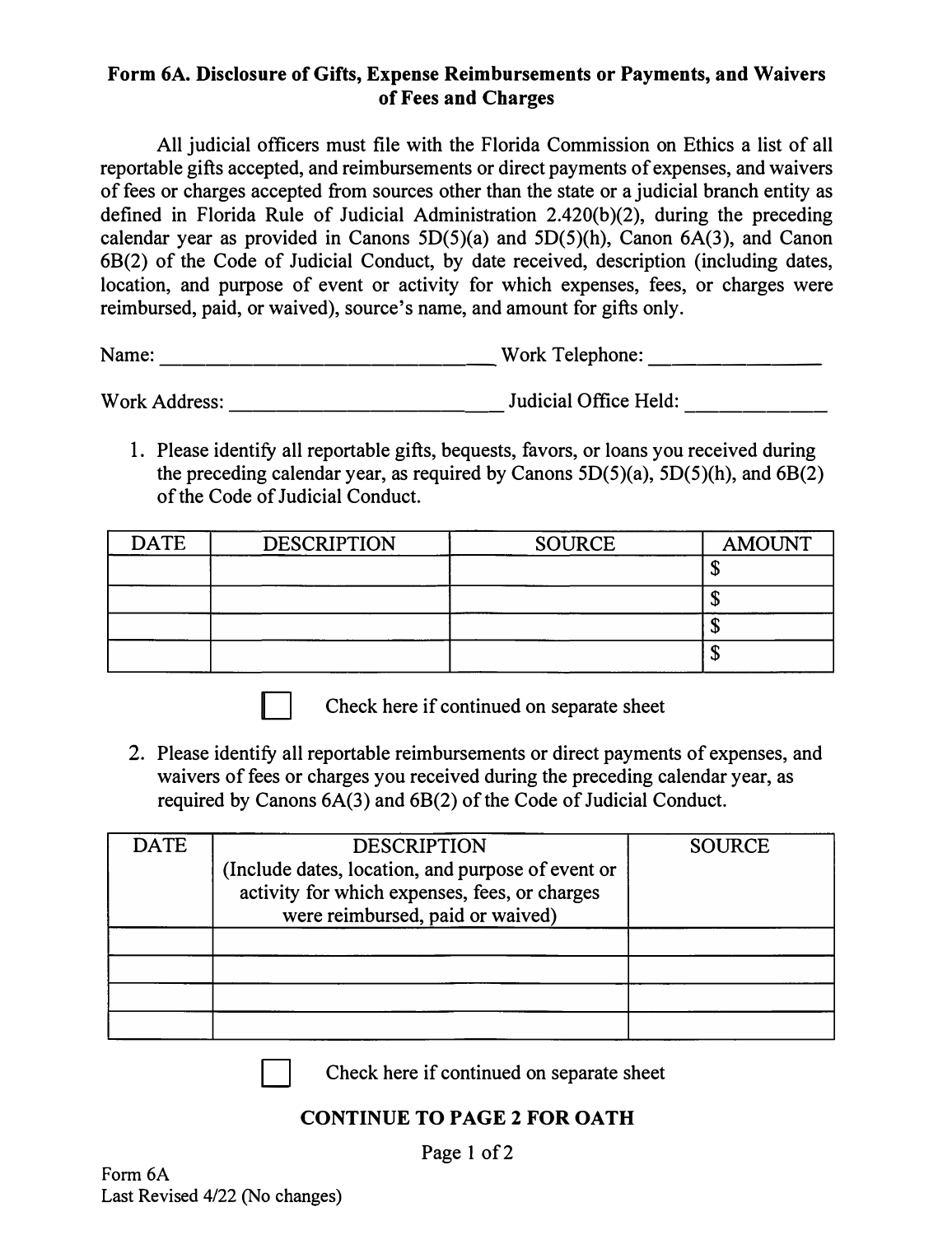# **OATH**

State of Florida

statement are true, correct, and complete to the best of my knowledge and belief.

(Signature of Reporting Official)

(Signature of Officer Authorized to Administer Oaths)

My Commission expires

Sworn to and subscribed before me this

 $day of$   $\qquad \qquad .20$